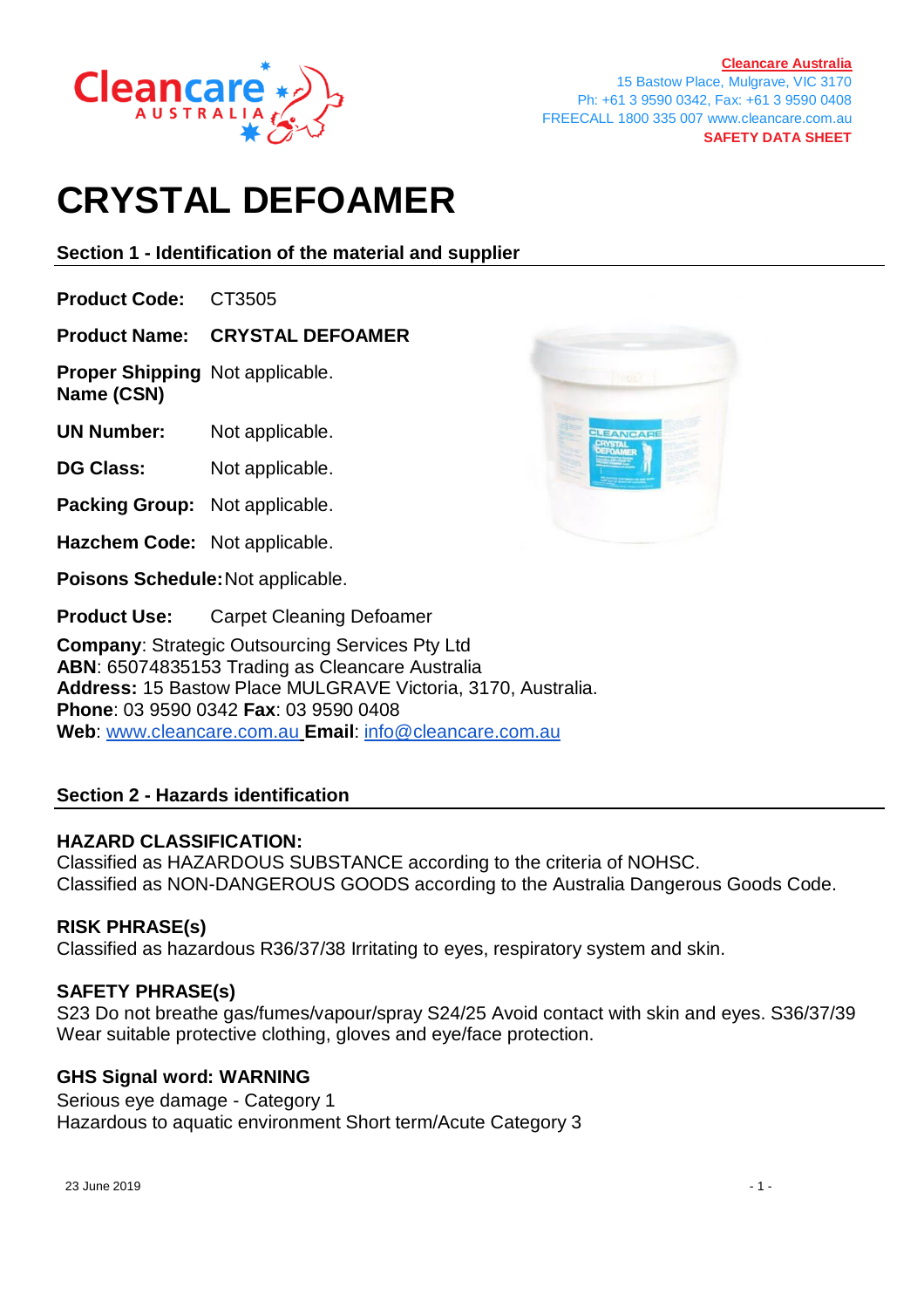

## **Section 3 - Composition/information on ingredients**

| <b>Name</b>                                | <b>CAS</b>   | <b>Proportion</b> |
|--------------------------------------------|--------------|-------------------|
| Ingredients determined not to be hazardous | Not required | 100%              |

#### **Section 4 - First aid measures**

| <b>Swallowed</b>                      | DO NOT induce vomiting. Immediately wash mouth with water and<br>give plenty of                                            |
|---------------------------------------|----------------------------------------------------------------------------------------------------------------------------|
|                                       | water to drink. Seek immediate medical assistance.<br>If contact with the eye(s) occur, wash with copious amounts of water |
| Eye                                   | for                                                                                                                        |
|                                       | approximately 15 minutes holding eyelid(s) open. Take care not to<br>rinse                                                 |
|                                       | contaminated water into the non-affected eye. SEEK IMMEDIATE<br><b>MEDICAL</b>                                             |
|                                       | ATTENTION.                                                                                                                 |
| <b>Skin</b>                           | Remove all contaminated clothing. Wash gently and thoroughly with<br>water and                                             |
|                                       | non-abrasive soap for 15 minutes. Ensure contaminated clothing is<br>washed                                                |
|                                       | before re-use or discard. If contact more than of minor nature, seek<br>medical<br>attention.                              |
| <b>Inhaled</b>                        | Remove the source of contamination or move the victim to fresh air.<br>Ensure                                              |
|                                       | airways are clearer and have a qualified person give oxygen through<br>a                                                   |
|                                       | facemask if breathing is difficult. Seek medical attention.                                                                |
| <b>First Aid</b><br><b>Facilities</b> | Eye wash and normal washroom facilities.                                                                                   |

**Advice to Doctor** Treat symptomatically or consult a Poisons Information Centre.

| <b>Section 5 - Fire fighting measures</b> |                                                                                                              |  |
|-------------------------------------------|--------------------------------------------------------------------------------------------------------------|--|
| <b>Hazardous</b>                          | Oxides of carbon (CO, CO2) and nitrogen (NOx)                                                                |  |
| <b>Fire Fighting Precaution</b>           | Wear Self-Contained Breathing Apparatus (S.C.B.A.)<br>and full protective clothing to minimise skin exposure |  |
| <b>Extinguishing Media</b>                | Use appropriate fire extinguisher for surrounding<br>environment                                             |  |
| <b>Hazchem Code</b>                       | None Allocated                                                                                               |  |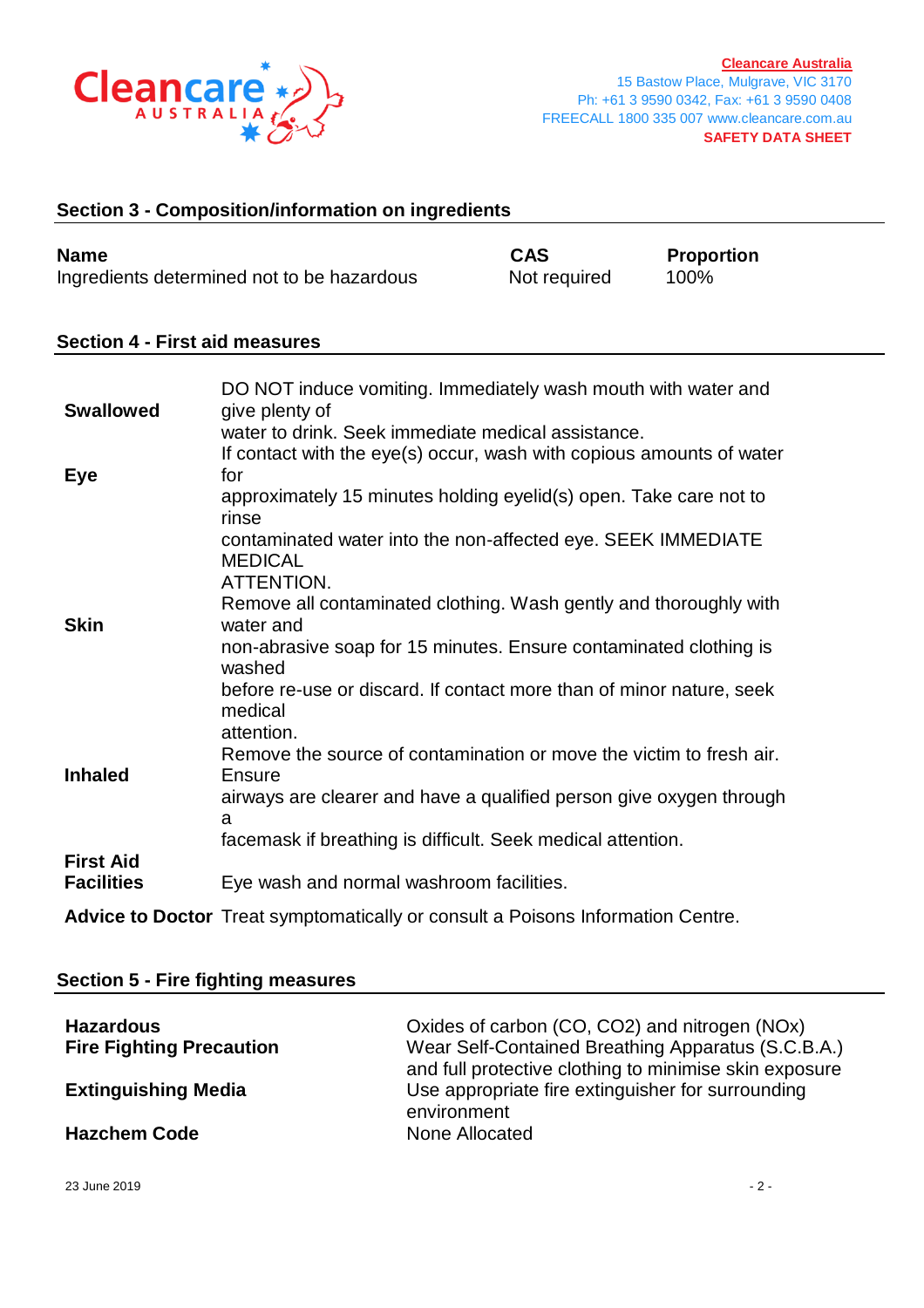

#### **Section 6 - Accidental release measures**

**Accidental Release** In the event of any major spills prevent large quantities of this material entering waterways, drains or sewers. Wear appropriate protective equipment to prevent skin and eye contact.

#### **Section 7 - Handling and storage**

| <b>Storage</b><br><b>Precautions</b> | Store in a cool dry place, out of direct sunlight. Avoid contact<br>with<br>incompatible materials that support combustion, such as strong<br>oxidising<br>agents. |
|--------------------------------------|--------------------------------------------------------------------------------------------------------------------------------------------------------------------|
|                                      | Not classified as a Dangerous Good, according to the                                                                                                               |
| <b>Transport</b>                     | <b>Australian Code for</b><br>the Transport of Dangerous Goods by Road and Rail (6th<br>Edition).                                                                  |
| <b>Storage</b>                       | This material is a SCHEDULED (S5) POISON and must be                                                                                                               |
| <b>Regulations</b>                   | stored,                                                                                                                                                            |
|                                      | handled and maintained according to the appropriate<br>Commonwealth                                                                                                |
|                                      | Regulations.                                                                                                                                                       |
| <b>Handling</b>                      | Wear appropriate protective equipment to prevent skin and eye<br>contact.                                                                                          |
|                                      | Ensure a high level of personal hygiene is maintained when<br>using this                                                                                           |
|                                      | product. That is, always wash hands before eating, drinking,<br>smoking or                                                                                         |
|                                      | using the toilet.                                                                                                                                                  |

## **Section 8 - Exposure controls/personal protection**

| <b>Exposure Limits</b>           | No exposure standards have been established for this<br>material, however, the TWA National Occupational Health<br>And Safety Commission (NOHSC) exposure standards<br>for dust not otherwise specified is 10 mg/m3 |
|----------------------------------|---------------------------------------------------------------------------------------------------------------------------------------------------------------------------------------------------------------------|
| <b>Eng. Controls</b>             | Natural ventilation should be sufficient, however where<br>dust is generated the use of a mechanical exhaust<br>ventilation system is recommended                                                                   |
| <b>Respirator Type (AS 1716)</b> | No special respiratory protection required under normal<br>conditions of use                                                                                                                                        |
| <b>Eye Protection</b>            | The use of chemical goggles or safety glasses with side<br>shield protection is recommended                                                                                                                         |

23 June 2019 - 3 -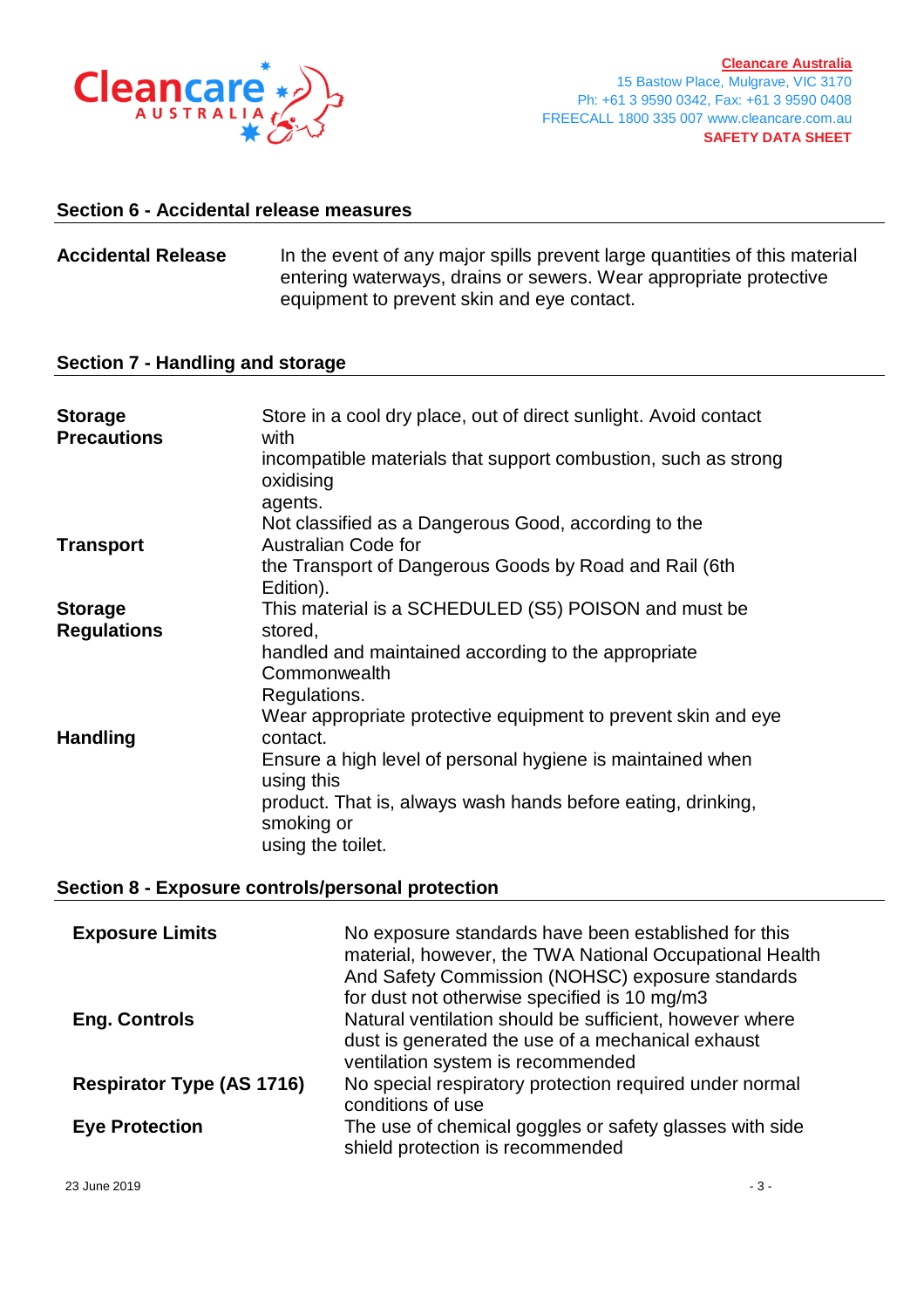

**[Cleancare Australia](https://www.cleancare.com.au/)** 15 Bastow Place, Mulgrave, VIC 3170 Ph: +61 3 9590 0342, Fax: +61 3 9590 0408 FREECALL 1800 335 007 www.cleancare.com.au **SAFETY DATA SHEET**

| <b>Glove Type</b>                          | The use of Nitrile or Neoprene gloves is recommended |
|--------------------------------------------|------------------------------------------------------|
| <b>Flammability</b><br><b>Fire Hazards</b> | May burn in a fire situation generating toxic fumes  |

## **Section 9 - Physical and chemical properties**

| Appearance                 | White powder with no odour. |
|----------------------------|-----------------------------|
| <b>Melting Point</b>       | Not available               |
| <b>Boiling Point</b>       | Not available               |
| <b>Vapour Pressure</b>     | Not available               |
| <b>Specific Gravity</b>    | Bulk density 2.29/cc        |
| <b>Flash Point</b>         | Not applicable              |
| <b>Flamm. Limit LEL</b>    | Not applicable              |
| <b>Flamm. Limit UEL</b>    | Not applicable              |
| <b>Solubility in Water</b> | Approx. 20% by weight       |
| <b>Other Properties</b>    |                             |
| pH Value                   | 7-7.5 (1% solution)         |

## **Section 10 - Stability and reactivity**

| <b>Stability</b>           | Stable under normal conditions of use |
|----------------------------|---------------------------------------|
| <b>Haz. Polymerization</b> | Will not occur                        |

#### **Section 11 - Toxicological information**

**Toxicology** No toxicity data is available for this material

# **Section 12 - Ecological information**

**Environ. Protection** Prevent large quantities of this material entering waterways, drains or sewers